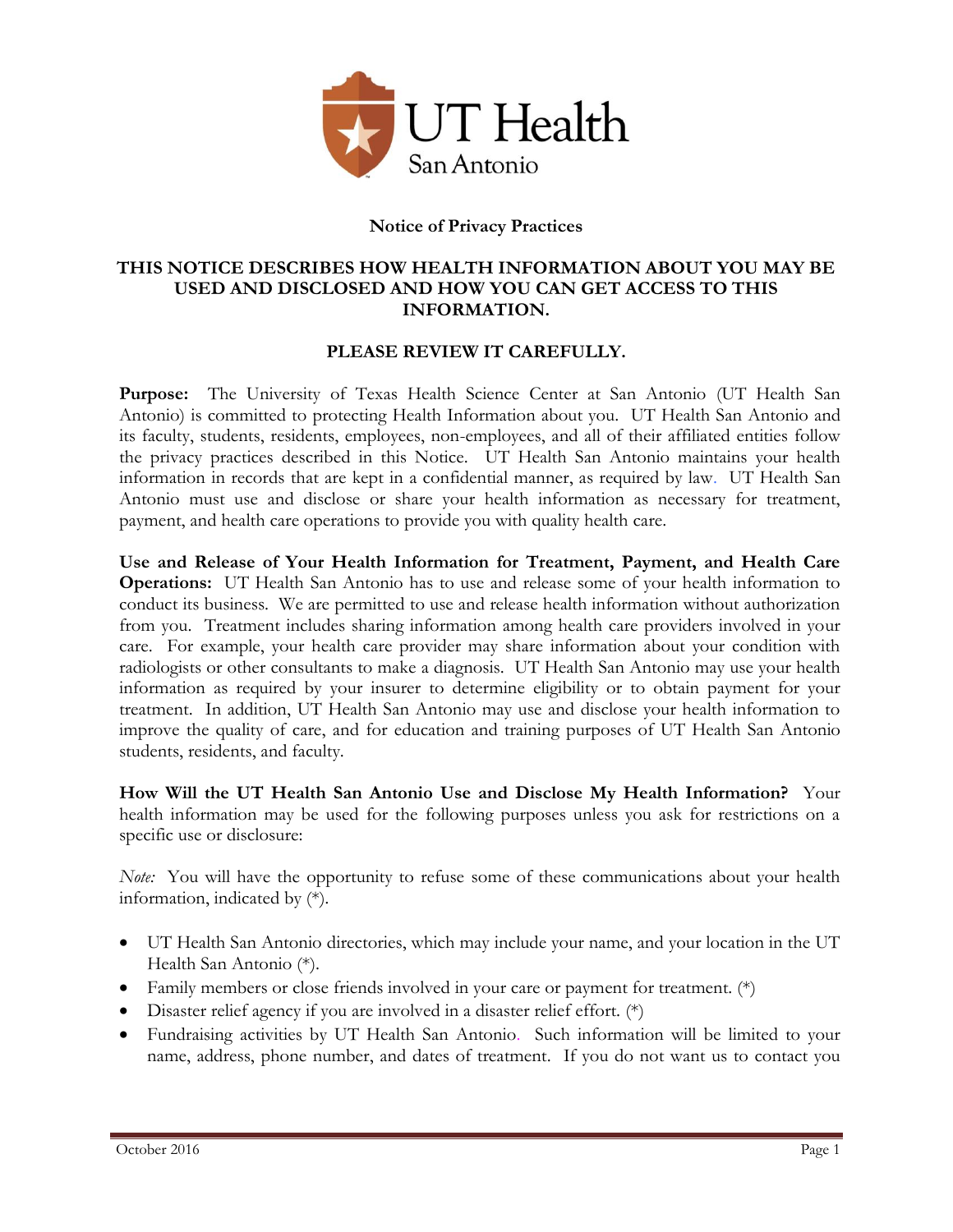

for fundraising efforts, please contact the Office of Institutional Advancement at (210) 567- 9219. (\*)

- Health Information Exchange. HIE is a secure computer system for health care providers to share your health information to support treatment, healthcare operations and continuity of care. Your record in the HIE includes medicines (prescriptions), lab and test results, imaging reports, conditions, diagnoses or health problems. To ensure your health information is entered into the correct record, also included are your full name, birth date and social security number. All information contained in the HIE is kept private and used in accordance with applicable state and federal laws and regulations.
- Appointment reminders.
- To contact you regarding treatment alternatives.
- Public health activities, including disease prevention, injury or disability; reporting births and deaths; reporting reactions to medications or product problems; notification of recalls; infectious disease control; notifying government authorities of suspected abuse, neglect, or domestic violence.
- Health oversight activities, such as audits, inspections, investigations, and licensure.
- Law enforcement, as required by federal, state or local law.
- Lawsuit and disputes, in response to a court or administrative order, subpoena, discovery request or other lawful request.
- Coroners, medical examiners, and funeral directors.
- Organ and tissue donation.
- Certain research projects, which requires a special approval process by the University.
- To prevent a serious threat to health or safety.
- To military command authorities if you are a member of the armed forces or a member of a foreign military authority.
- National security and intelligence activities to authorized persons to conduct special investigations.
- Workers' Compensation. Your medical information regarding benefits for work-related injuries and illnesses may be released as appropriate.
- To carry out health care treatment, payment, and operations functions through business associates, such as to install a new computer system.

**Your Authorization Is Required for Other Disclosures**. Your authorization will be required for most uses and disclosures of psychotherapy notes, uses and disclosures for marketing purposes, and disclosures that constitute a sale of protected health information. Except as described above, we will not use or disclose your medical information, unless you allow UT Health San Antonio in writing to do so. For example, we will not use your photographs for presentations outside UT Health San Antonio without your written permission. You may withdraw or revoke your permission, which will be effective only after the date of your written withdrawal.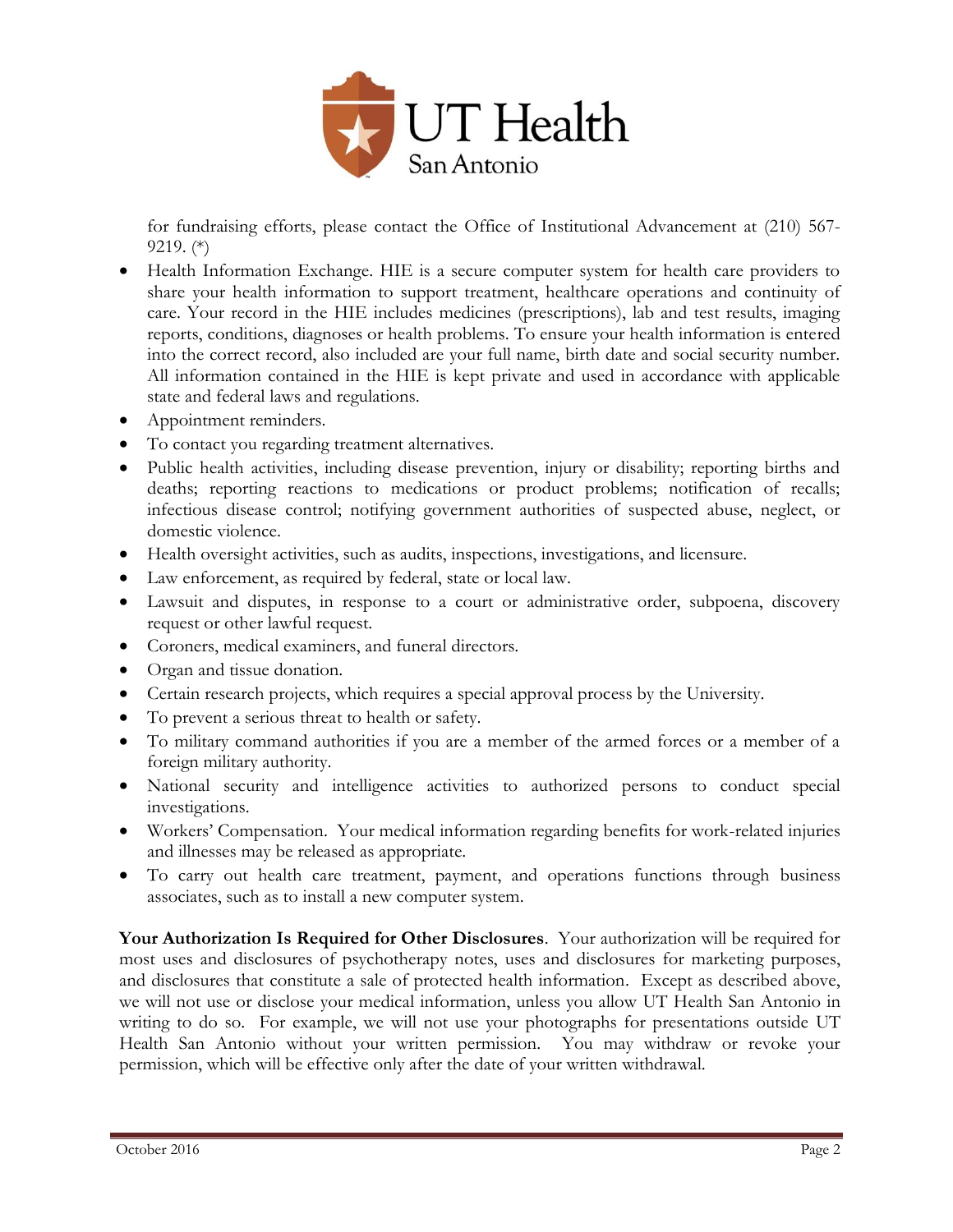

Alcohol and drug abuse information has special privacy protections. UT Health San Antonio will not disclose any information identifying an individual as being a patient or provide any health information relating to the patient's substance abuse treatment unless the patient authorizes in writing; to carry out treatment, payment, and operations; or as required by law.

**You Have Rights Regarding Your Health Information**. You have the following rights regarding your medical information, if requested on the form(s) provided by UT Health San Antonio:

- **Right to request restriction.** You may request limitations on your health information that we use or disclose for health care treatment, payment, or operations, although we are not required to comply with your request. For example, you may ask us not to disclose that you have had a particular procedure. We will release the information if necessary for emergency treatment. We will notify you in writing whether we honor your request or not.
- **Right to confidential communications.** You may request communications of your health information in a certain way or at a certain location, but you must tell us how or where you wish to be contacted.
- **Right to inspect and copy.** You have the right to review and obtain a copy of your medical or health record. Psychotherapy notes may not be inspected or copied. We may charge a fee for copying, mailing, and supplies. Under limited circumstances, your request may be denied; you may request review of the denial by another licensed health care professional chosen by UT Health San Antonio. UT Health San Antonio will comply with the outcome of the review.
- **Right to request amendment.** If you believe that the health information we have about you is incorrect or incomplete, you may request an amendment on the form provided by UT Health San Antonio. UT Health San Antonio is not required to accept the amendment.
- **Right to accounting of disclosures.** You may request a list of the disclosures of your health information that have been made to persons or entities during the past six (6) years prior to the request, except for disclosures for health care treatment, payment and operations, and disclosures based on patient authorization, or as required by law. After the first request, there may be a charge.
- **Right to restrict certain disclosures to a Health Plan.** You may request a restriction of certain disclosures of your protected health information to a health plan if you have paid out of pocket in full for the health care item or service.
- **Right to a copy of this Notice.** You may request a paper copy of this Notice at any time, even if you have been provided with an electronic copy. You may obtain an electronic copy of this Notice at our website, [http://www.uthscsa.edu/hipaa/patientrights.asp.](http://www.uthscsa.edu/hipaa/patientrights.asp) A more detailed Notice is also available at this website if you would like more information about these practices.

**Requirements Regarding This Notice**. UT Health San Antonio is required by law to provide you with this Notice. We will comply with this Notice for as long as it is in effect. UT Health San Antonio may change this Notice, and these changes will be effective for health information we